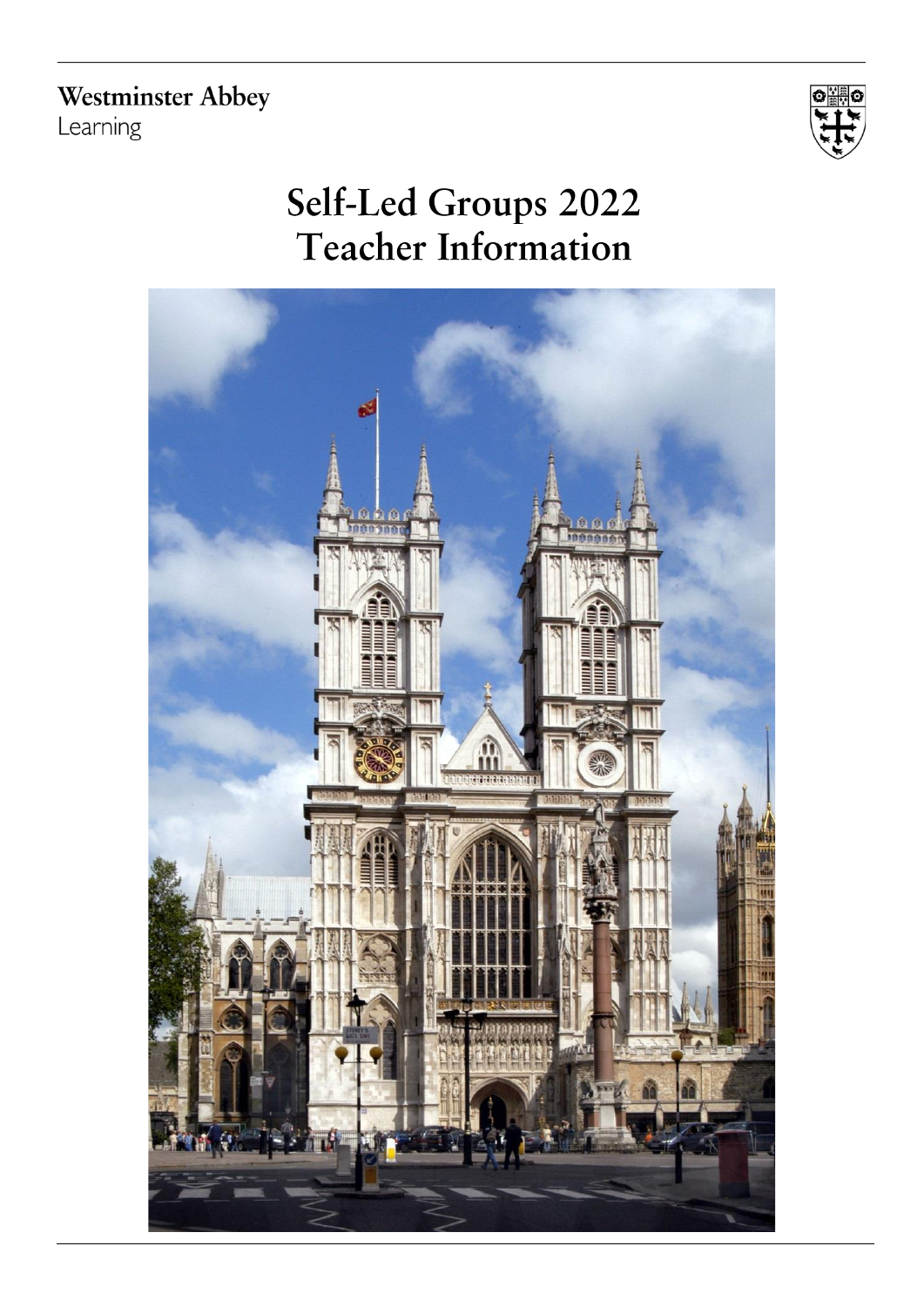## Welcome

Westminster Abbey is one of the world's great churches, with a history stretching back over a thousand years. The Abbey has been the Coronation church since 1066, and the setting for many other great events in the life of the nation, including sixteen royal weddings. It is the burial place of kings and queens, and of other distinguished figures in the nation's history, from writers and musicians to politicians and scientists. The Abbey continues to bring visitors to the heart of national life through its close links with Parliament, the Commonwealth and many charitable organisations. Through special services and daily prayers, through inter-faith work and the welcoming of UK and international school and family groups, the Abbey expresses faith at the heart of the nation today.

This booklet is designed to support teachers as they plan a self-led visit to Westminster Abbey. It contains information about health, safety and security to help ensure that the visit will be educational, informative, memorable and safe.

It contains information regarding

- **Charges**
- Payments and Cancellations
- Safety, Security and Safeguarding
- Preparation and on the day of your visit
- Terms and Conditions for self-led Guided Groups

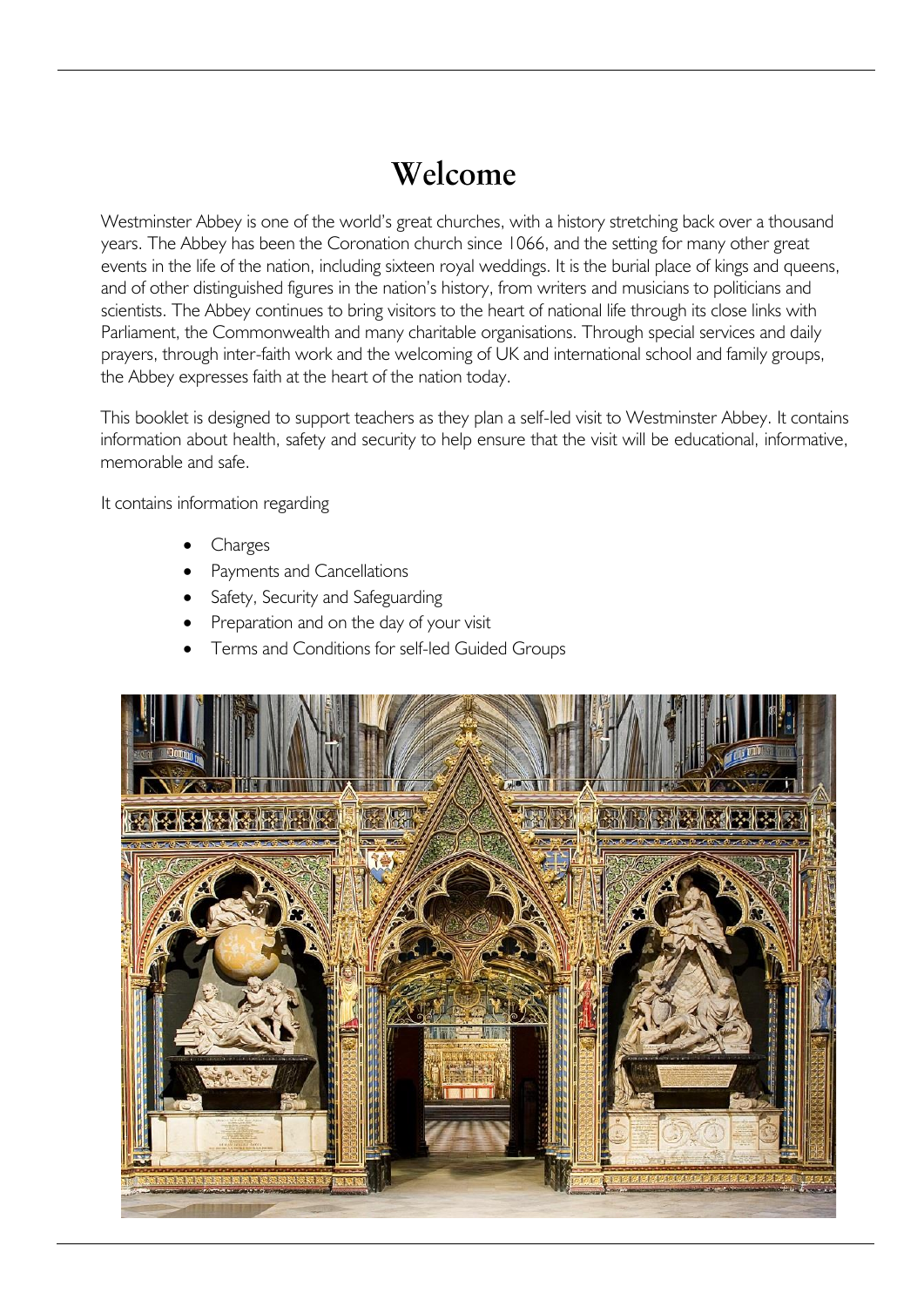## Booking your visit

All Self-led groups need to book with us.

You can send a booking enquiry via our [website.](https://portal.westminster-abbey.org/schools-self-led)

[Contact us](mailto:educationuk@westminster-abbey.org) to discuss your visit, email [learning@westminster-abbey.org.](mailto:learning@westminster-abbey.org)

| Prices & Payment |                                        |
|------------------|----------------------------------------|
| Students         |                                        |
| Self-led Tours   | £2 per primary student (KSI & 2)       |
|                  | $£6$ per secondary student ( $KS$ 3-5) |

*Adults*

1 adult per 10 students (one adult per five students for KS1 students) is free of charge Any other adults £14

Payment must be made on the day at the entrance to the Abbey. BACS payment is not accepted in this instance. Payment must be made by cash, card or cheque only.

Please consider taking a free guided visit which is available to schools with 35% of more pupils eligible for free school meals, and maintained schools in [certain boroughs.](https://www.westminster-abbey.org/learning/primary-schools)

### Access to the Queens Diamond Jubilee Galleries

Groups wishing to visit the Galleries will need to book a guided visit of that area. Please [contact us](mailto:learning@westminster-abbey.org?subject=Self-led%20visit%20to%20the%20Galleries) to discuss this.

### Group sizes

Large groups will need to be split up and at busy times your entry into the Abbey may be staggered over a 30 minute period. A class of 30 children is best split into two groups of 15.

### Cancellations & Unexpected closures

Please let us know as far in advance as possible if you wish to cancel your visit. This will enable a school on the waiting list to have time to organise their trip.

The Abbey is a working church and may alter its opening hours at short notice for special services. We endeavour to give you as much as notice as possible if this happens

### General Data Protection Regulations (GDPR)

We hold the email addresses of teachers booking visits on our secure Customer Relations Management system in case we need to make contact about the booked visits. For this reason, we are only able to take bookings from school email addresses and not private ones.

Once the visit is completed, we retain the teachers' email information linked to the school but we do not use it to make contact again unless a new booking is made.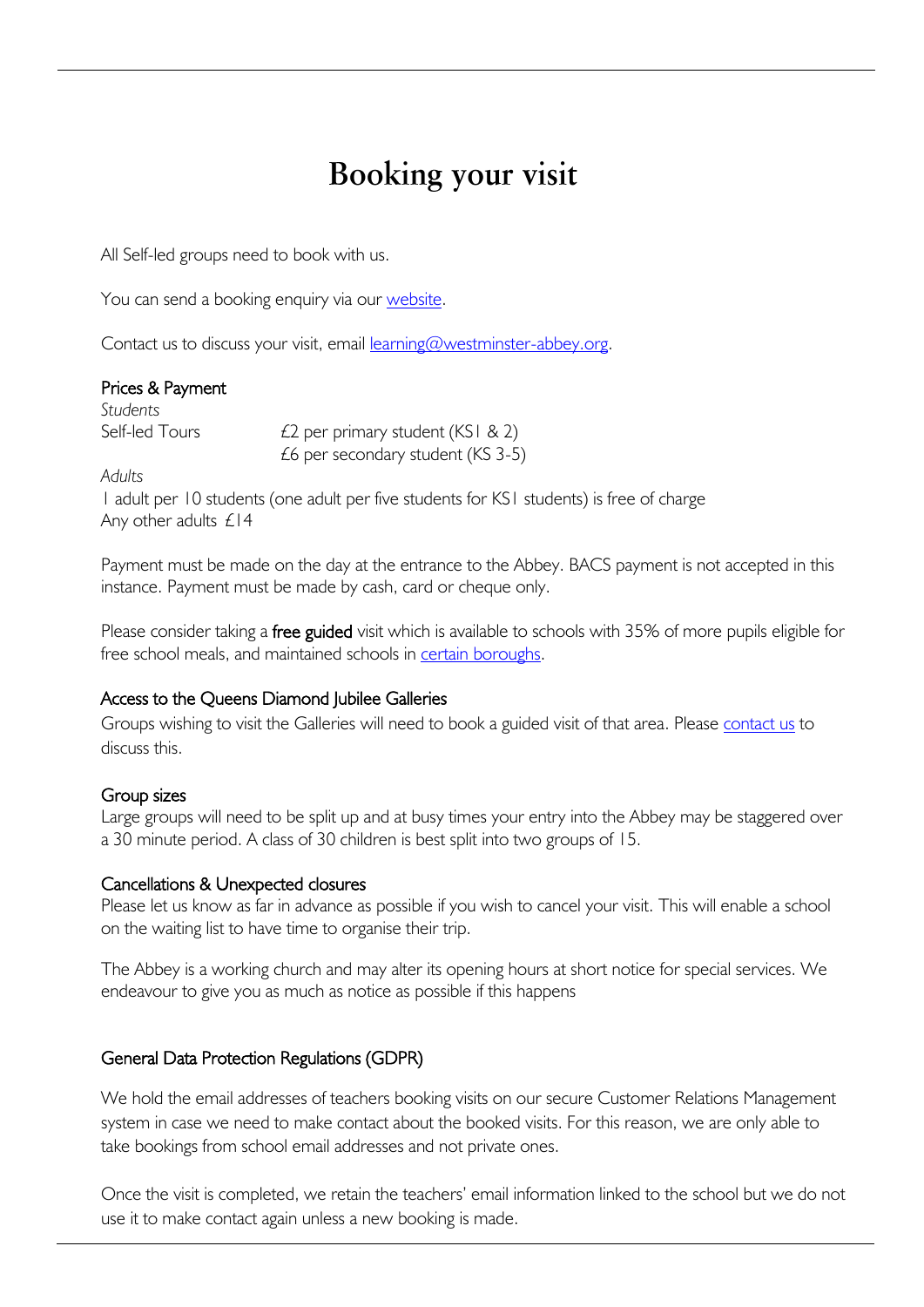On our booking form, we also ask for a contact mobile number in case we need to make contact on the day of the visit.This information is not kept electronically, and the hard copy of the booking form is destroyed after one term.

We also have a [teachers' mailing l](https://www.westminster-abbey.org/join-our-mailing-list)ist. You can sign up for this on our website or just tick the box on the booking form and an email will be sent to you to confirm your preferences. This mailing list keeps you updated about annual programmes as they are published. You can opt out of this list at any time.

## Home Educated Groups



Providing individual families book a self-led visit with the Education Department on a weekday during school term-time, they are entitled to the concession rates afforded to school groups.

Prices for children are the same as for school groups. One adult is admitted free per group of up to 10. Additional adults £14.

Families visiting at the weekend or during school holidays will have to pay the normal entrance charges: Check the Abbey [website](https://www.westminster-abbey.org/visit-us/prices-entry-times) for booking information, opening times and charges.

### Self-led trails

There are a number of self-led [learning](https://www.westminster-abbey.org/learning/trails-for-self-led-visits) trails available for download from the learning section of the Abbey's website. These need to be printed at school should you wish to use copies of the trails during your visit.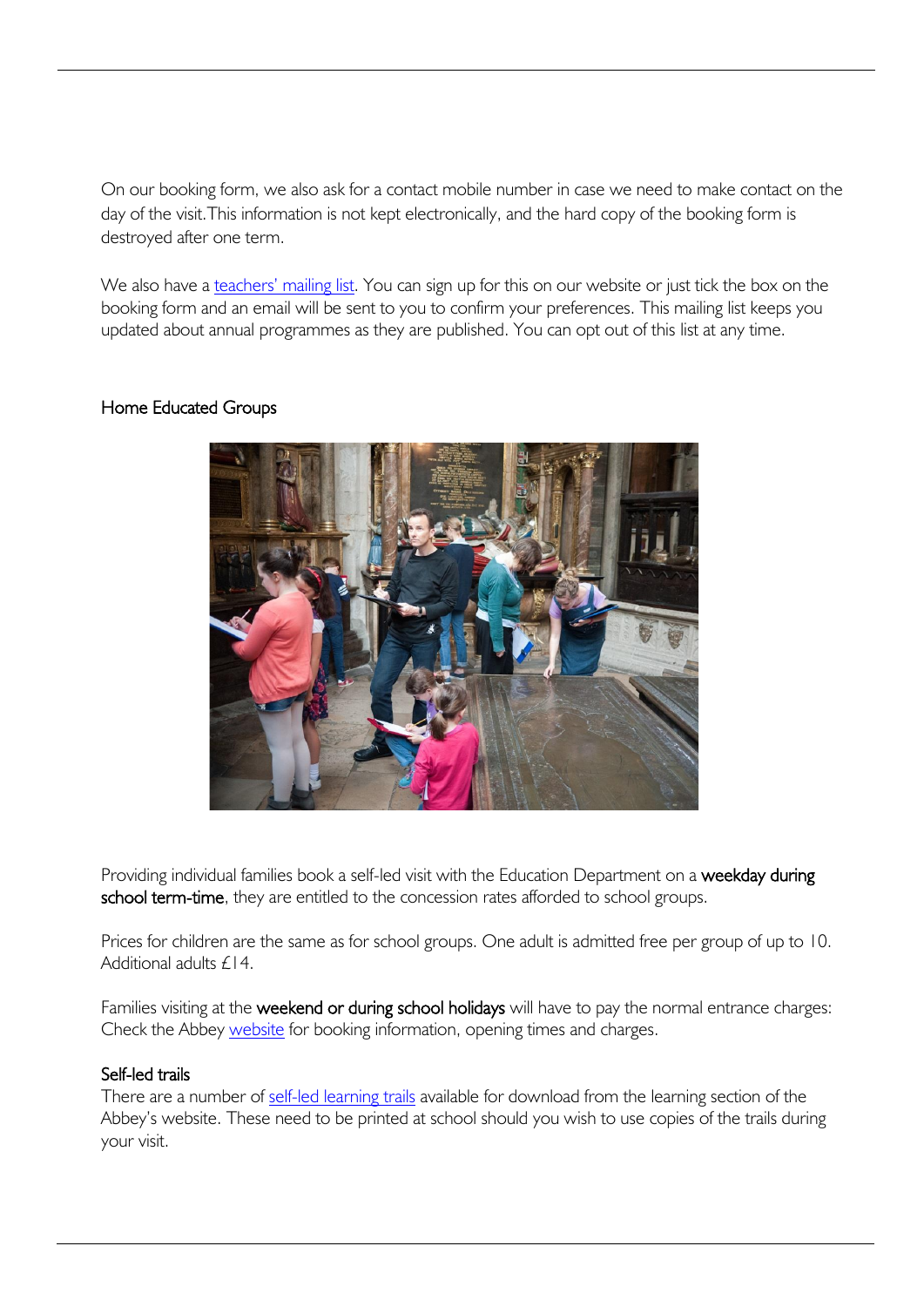## Planning your visit

### Access

People with restricted mobility can enjoy visiting the Abbey but there are some steps and uneven floors. There may be some difficulty for those using wheelchairs in some of the chapels. Please tell us know on the booking form if you have pupils or staff who have such difficulties.

## Pre-visits

We recommend that teachers book to come on a pre-visit. Please contact us to arrange a time. The Abbey is not open on Sundays and is open for shorter times on Saturdays; please check our [website](https://www.westminster-abbey.org/visit-us/prices-entry-times) for full opening hours. Teachers on pre-arranged visits are admitted free of charge but those accompanying them are asked to pay.

## Preparation Activities

#### *Video Conferences*

You can book a [primary virtual classroom session](https://www.westminster-abbey.org/learning/schools/primary/virtual-classrooms) or [secondary virtual classroom session](https://www.westminster-abbey.org/learning/schools/secondary/virtual-classrooms) with one of our team. These live, interactive sessions can be tailored to your requirements at a time to suit you.

### *Virtual Tour*

We have a [virtual tour](https://www.westminster-abbey.org/learning/virtual-tours) available on our website which allows you to explore the Abbey at your own pace and find out more about some of the highlights.

## Welcome film

Please ensure that all your pupils and adult helpers have a chance to view our welcome film before you visit.

<https://www.youtube.com/watch?v=9Dp5ASRD3I8&feature=youtu.be>

### **Services**

School groups are welcome to attend Holy Communion at 12.30 or Evensong at 5pm. Please let us know before your visit so we can accommodate you.

### **Travel**

*By coach*

Coaches can drop school groups off in The Sanctuary, outside the West Door of the Abbey by prior arrangement only. Coaches will need to park elsewhere; the closest coach parking is in Tothill Street and is a Pay-by-Phone service. See www.westminster.gov.uk for details of this coach parking.

More information about travelling to the Abbey can be found on our [website.](https://www.westminster-abbey.org/visit-us)

## **Clipboards**

Clipboards are available to borrow for self-led groups by prior arrangement.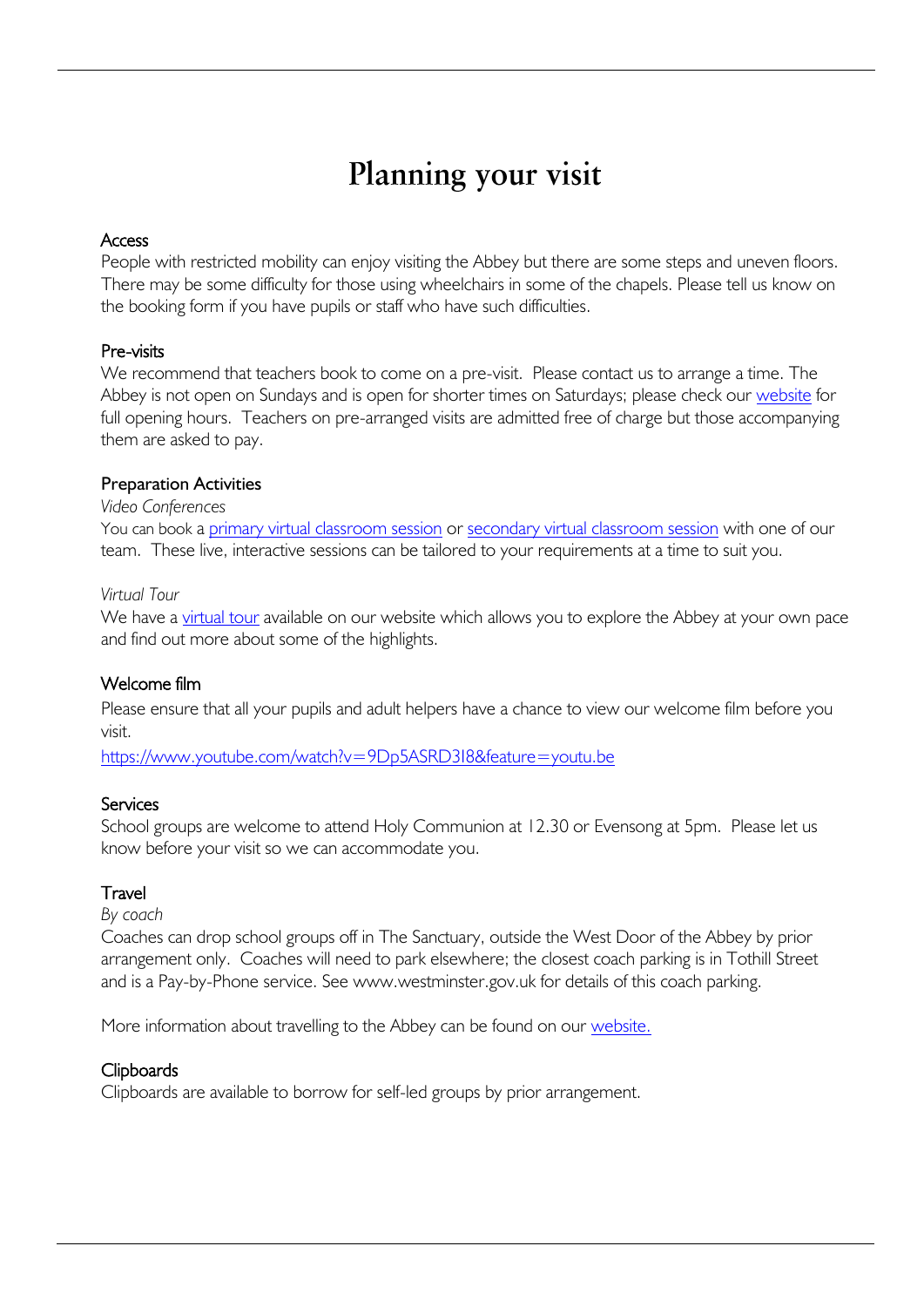## On the day

## Arrival

Please arrive 10 minutes before your entry time to allow time for payment. If you arrive later than your booked entry time your admission cannot be guaranteed. The entrance time you have booked is only a guide and you may have to wait for other groups to enter ahead of you.

Please enter the Abbey via the visitor entrance at the North Door which is accessed via the North Green. The group leader should make themselves known to the Marshal on duty who will arrange entry. The group leader will be asked to make payment at the on arrival.

You may be asked to divide into smaller groups before entering the Abbey. A class of 30 is best divided into two groups of 15 pupils.

During your visit if you need help please ask one of the Abbey Marshals (red gowns) or Guides (blue gowns) and they will be happy to provide information.

## **Toilets**

There are public lavatories in the Cloisters. These are best accessed at the end of your visit as there is a one-way route around the Abbey. If you do need to use them on arrival, please ask a Marshal to direct you.

## Lunch

You may eat in the Cloisters by prior arrangement. It can get very cold here on a winter's day. Behaviour in this area should continue to be appropriate to a place of worship. Please take your rubbish with you.

## Bag storage

Unfortunately, this is not available to self-led groups.

## Briefing your students

Make sure your students know:

- Westminster Abbey is a Christian place of worship. Some people come here to say prayers and take part in services.
- The importance of Westminster Abbey to the history of the nation and the Christian faith.
- That there will be tombs and ensure that the pupils are comfortable with the idea of visiting a place which has people buried.
- A prayer is said every hour by a priest and we ask people to stop and listen.

To prepare them in advance you might like to

- [download](https://www.westminster-abbey.org/learning/trails-for-self-led-visits) a trail.
- give pupils a small number of key things to look out for
- visit the Abbey on the [Virtual Tour](https://www.westminster-abbey.org/learning/virtual-tours)
- watch our short film:<https://www.youtube.com/watch?v=9Dp5ASRD3I8&feature=youtu.be>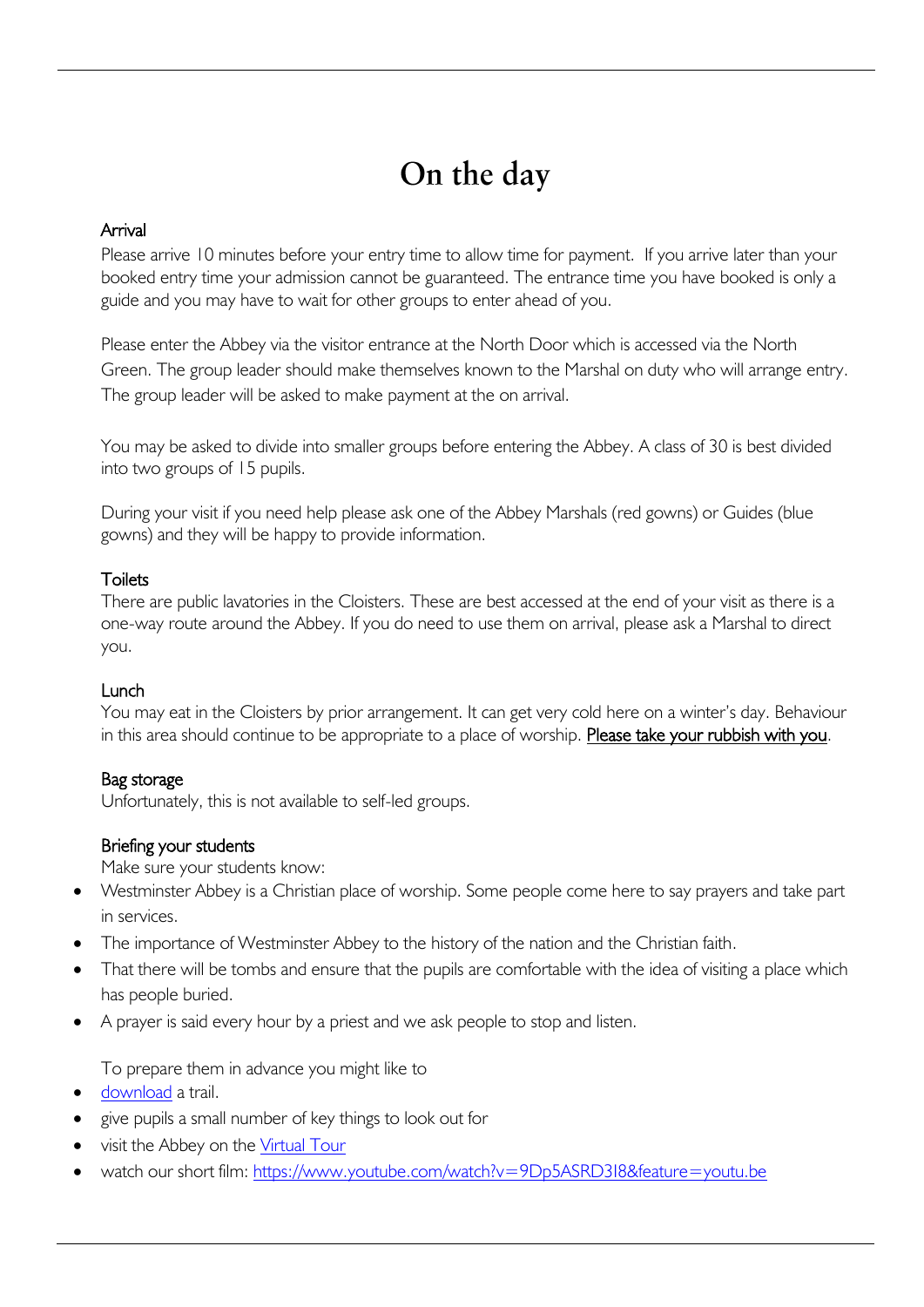## Safeguarding & Security

#### **Safeguarding**

The Abbey is a public building and can be very busy at times. Children should be supervised and teachers are expected to abide by the safeguarding guidelines of their own schools. Self-led groups and those eating in the Cloisters may use the public toilets in this area but should supervise pupils appropriately.

The Abbey requires a ratio of 1 adult to 10 pupils (1:5 for KS1 and younger) and provides free entry for staff on that basis.

A copy of the [Abbey Safeguarding Policy is available to download here.](https://www.westminster-abbey.org/about-the-abbey/safeguarding)

The Abbey Safeguarding Officer can be contacted on 07394 562778.

#### **Security**

The safety and security of all our visitors is very much a part of Westminster Abbey's daily life. We understand we have a very important responsibility when it comes to your safety. As the security situation in the UK is ever changing, we are constantly reviewing our safety and security arrangements, including:

- Comprehensive CCTV coverage, monitored 24 hours a day.
- A professionally trained security department.
- Constant patrols by both police and security staff.

Additionally, we maintain very close operational links with the Metropolitan Police, giving us good knowledge of any known risks as they occur, as well as a quick response in the event of an incident.

#### *Evacuation or Lock Down*

An announcement over the public address system will be made if an evacuation or lockdown of the Abbey needs to take place. Please follow the instructions and directions given by the Abbey Marshals (red gowns). If in any other part of the Abbey precincts, please follow Abbey staff instructions.

During a visit your class may be in small groups; not all groups will be evacuated to the same muster point. Each group leader must have a copy of the list of children in their group in case of an evacuation.

#### *Searches*

You and your students may be required to open your bags on entry to the Cloisters. Our trained security staff monitor entry to the Cloisters.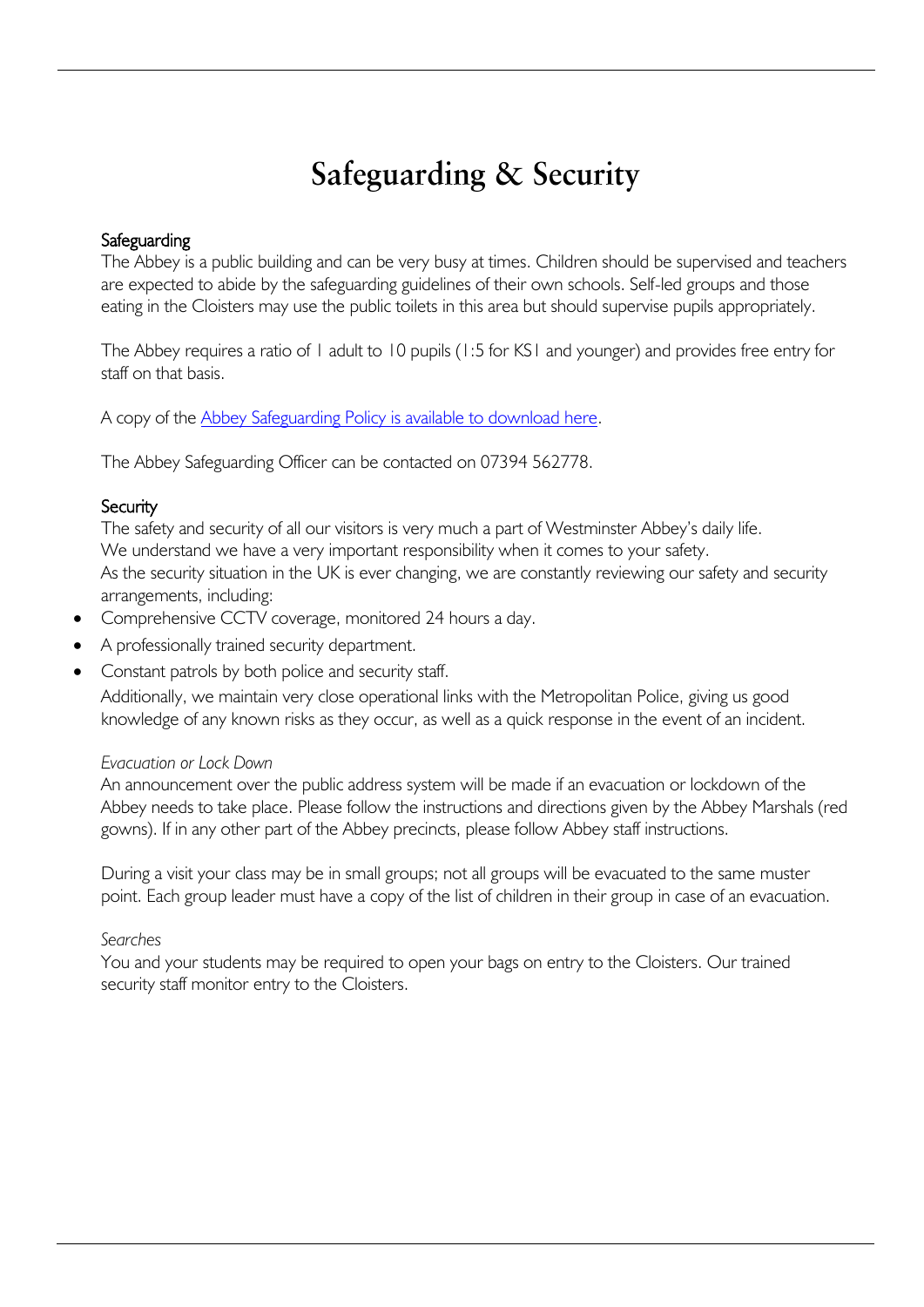## **Health & Safety**

Please ensure that pupils are aware that the Abbey is an ancient building and that they to keep certain things in mind in order to keep safe during their visit:

- Remind children to look where they are walking as floors and steps are uneven in most areas.
- There are also a number of low doors and steps that may not be immediately obvious and care should be taken.
- It can be very busy. Keep children together and count them regularly!
- Abbey staff are trained in First Aid.
- Please refer to a member of staff/volunteer in red or blue gowns or staff on the Information Desk if you need any help.
- An announcement over the public address system will be made if an evacuation of the Abbey needs to take place. Please follow the instructions and directions given by the Abbey Marshals (red gowns).
- If a member of the party gets separated advise them to go to the Abbey Information desk and report to a member of staff.
- Teachers are responsible for the supervision and safety of the children in their charge at all times.
- A ratio of 1 teacher to every 10 pupils is required.
- Do not enter any part of the Abbey that is marked 'Private' or which has been roped or cordoned off to prevent access for safety reasons.

We strongly recommend that teachers make a preliminary visit in order to complete risk assessments.

### Precautions related to COVID-19

The Abbey follows government guidelines and is committed to creating a safe visiting environment. We advise members of the public to wear a face mask if they are able. Pupils over 11 are asked to wear masks and to make use of hand-sanitizer found around the Abbey. Please [contact us](mailto:learning@westminster-abbey.org?subject=COVID-19%20related%20query) if you require further information.